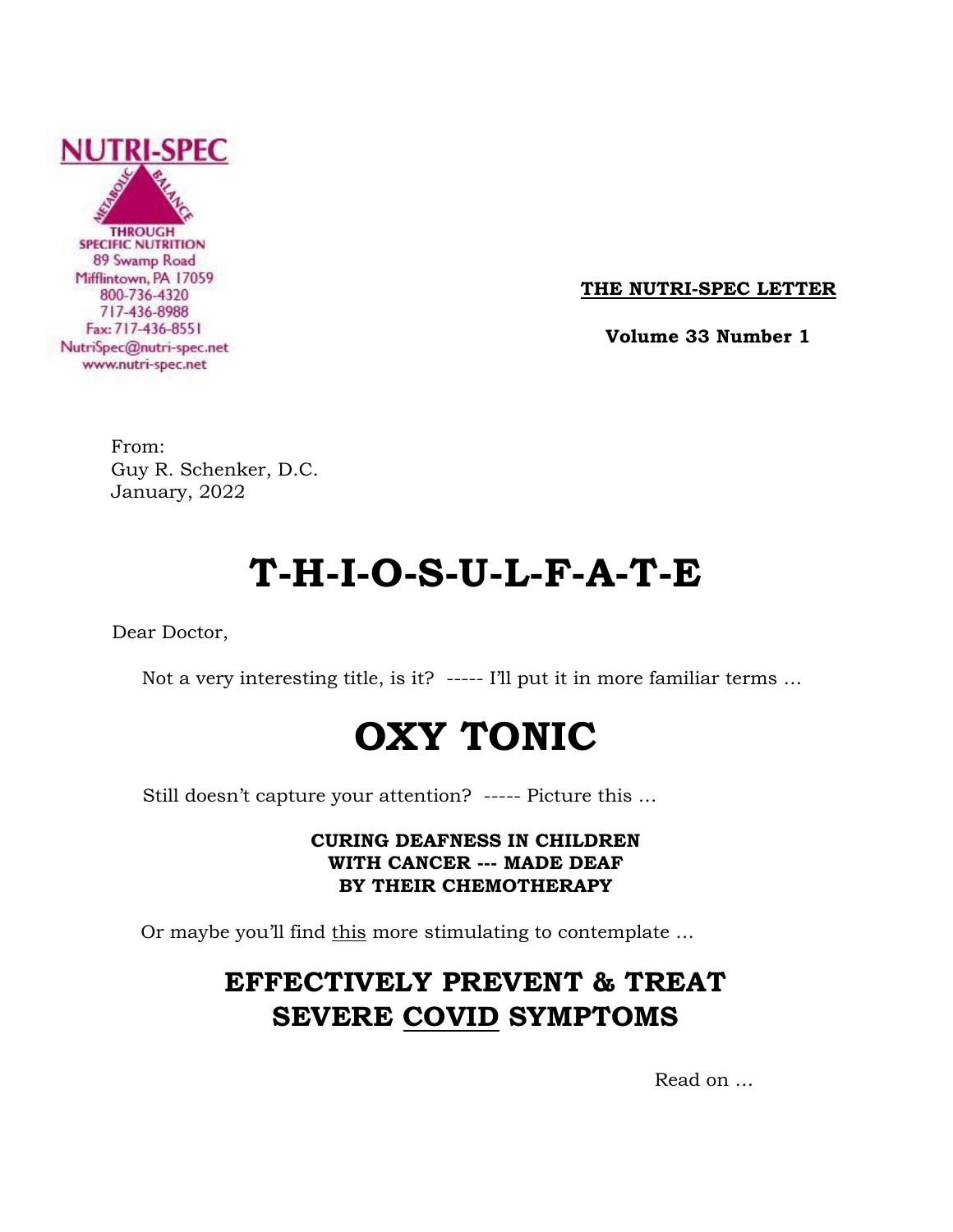Which of your NUTRI-SPEC products confers the greatest empowerment of the immune system? Immuno-Synbiotic X-Flam, Power, or Restore? Or, how about Adapto-Max with its broad array of anti-inflammatories and antioxidants and anti-reductants? Or perhaps Oxy-Max with its high concentration of antioxidants shown to reduce so many of the pro-inflammatories associated with premature aging? Or, could it be Taurine --- for after all, you have on your website a 19 page article highlighting all the ways in which Taurine reduces …

#### **INFLAM-AGING ---**

in the brain, in the heart, in the vasculature, in the liver --- both at the cellular and systemic levels of biological organization.

----- But --- it may be that your most powerful immune system support --- a supplement that also enhances cellular energetics, while also maintaining normal cellular membrane permeability --- is …

#### **OXY TONIC.**

 Recall your NUTRI-SPEC Letter from October, 2019 highlighting the truly amazing metabolic benefits of Thiosulfate (Oxy Tonic) --- as demonstrated by its ability to restore hearing in children with cancer who had been made deaf by their chemotherapy. [This beneficial effect on hearing loss was actually first discovered by Revici way back in the 1950's --- as he found both hearing loss and vertigo respond beautifully to your Tissue Acid/Alkaline Balancing approach --- with either Oxy Tonic or Oxy D-Plus --- yielding remarkable benefits on the dualistic symptoms of hearing loss and vertigo.]

 You do not need to treat patients with hearing loss or vertigo to appreciate the amazing clinical results you are (or should be) achieving with your Tissue Acid/Alkaline Balancing. All the dualistic symptoms --- including pain, itching, vertigo, high cholesterol, allergies, as well as the Diphasic Immune Response -- respond (sometimes miraculously) to Oxy Tonic or Oxy D-Plus, or to Phos Drops, Proton Plus, Magnesium Chloride, or baking soda.

 Today, two years after the pharmaceutical industry discovered the amazing power of Thiosulfate on childhood hearing loss, we have another researcher uncovering the extraordinary metabolic effects (and immune system-supporting effects) of Oxy Tonic …

Not long ago I received this from a doctor in South Africa:

### **"Please will you pass this mail and attachment on to Dr. Schenker.**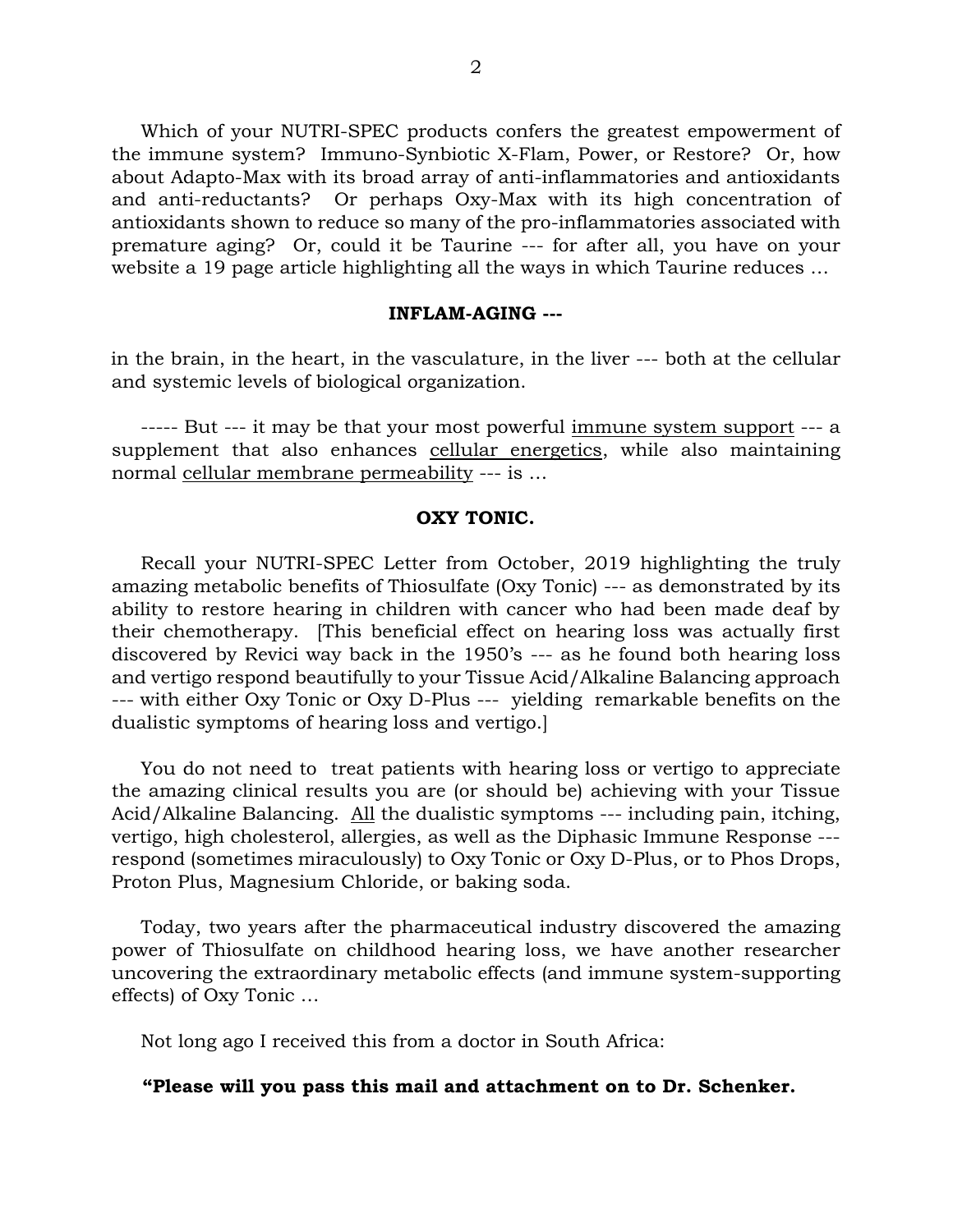**"I have been associated with Heidi Du Preez over the last two years as she worked so hard to finish this work and then had to jump through so many hoops to get it published, but at last it has happened, and I can now pass this on to you, Guy. I have been itching to get it to you since reading the first draft a year ago. From your point of view it ONCE AGAIN just proves how far ahead you have been for so many years. You already created and published the BALANCING PROCEDURE many years ago --- accolades to you!!!!"**

 This study by Du Preez advances a quantum leap forward the work of Revici --- and 30 years of NUTRI-SPEC clinical experience. Even I, with nearly 40 years experience using negative valence sulfur for my patients and recommending it to you --- am astonished at how …

### **EVERY BODY SYSTEM AND ORGAN IS CRITICALLY UNDER THE INFLUENCE OF THIOSULFATE**

 In mid March 2020, Preez determined that sulfation potentially plays a major role in the pathogenesis of COVID-19.

Paraphrasing her work, and adding NUTRI-SPEC interpretation …

 In addition to the medically well-accepted hypothesis of angiotensinconverting enzyme 2 (ACE2) being the main epithelial receptor that is necessary for severe acute respiratory syndrome in coronavirus infection, we hypothesize that the degree of sulfation of heparin sulfate (HS), a glycosaminoglycan (GAG) lining the glycocalyx (GL), is also an important variable that will influence susceptibility to infection. Undersulfation (less than the normal degree of sulfation) or aberrant sulfation of HS may not only increase susceptibility to viral infection, but may also adversely affect the individual's physiological response to the infection.

 As a NUTRI-SPEC practitioner with an interest in maintaining Metabolic Balance at the cellular level, you are undoubtedly familiar with the term "GAGs" (Glycosaminoglycans). What Preez is saying is that both the resistance to viral infection and the severity of symptoms from viral infection are largely under control by the most critical GAG --- Heparin Sulfate (HS). Furthermore, the structure and function of HS is almost entirely determined by proper sulfation (with Thiosulfate/Oxy Tonic). ----- As you will read below, Preez goes on to expand her hypothesis to show that the Thiosulfate content of HS is not only critical in defending against viruses, but also is …

### **CRITICAL TO VIRTUALLY EVERY PHYSIOLOGICAL FUNCTION.**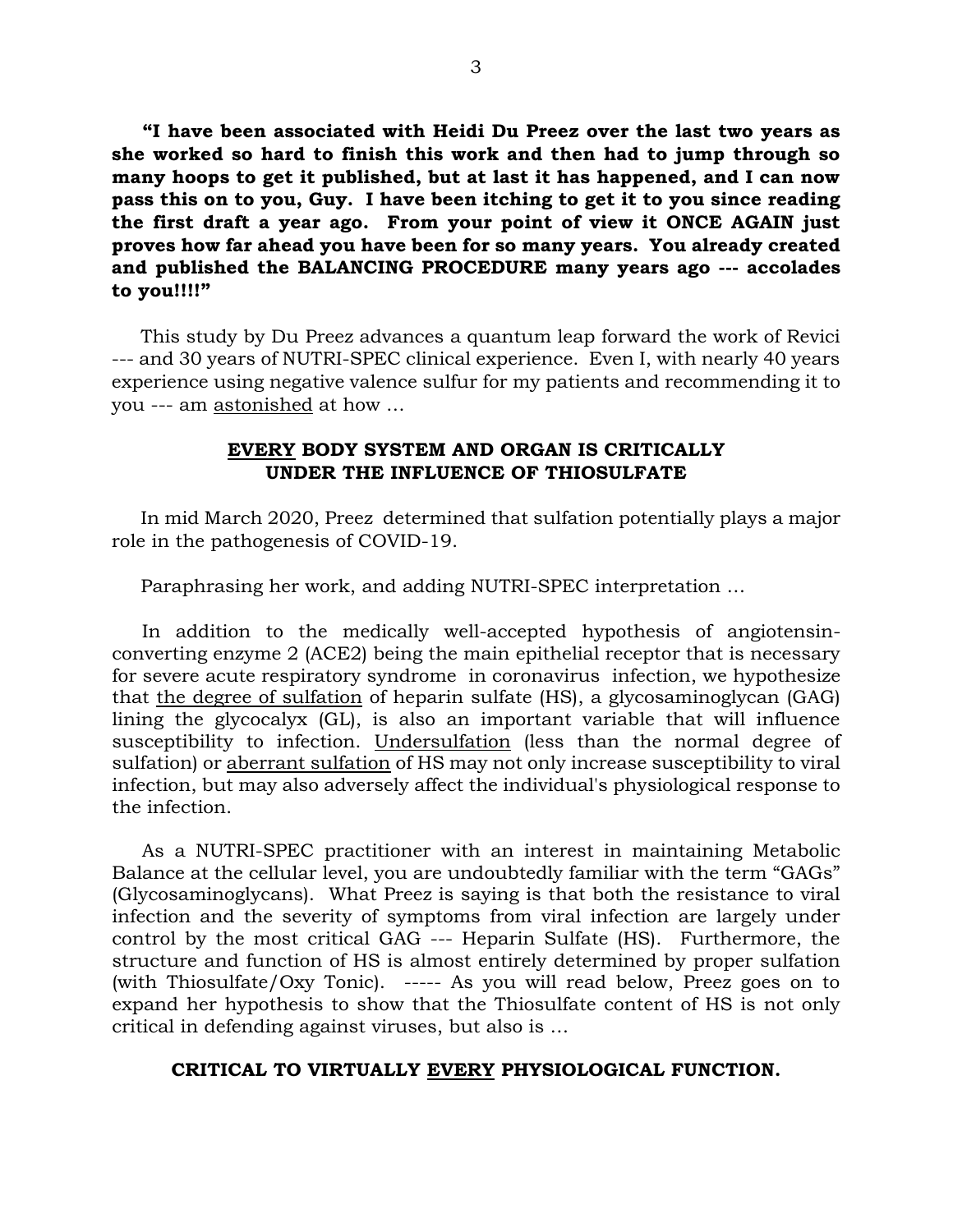The GL is a dense layer of highly charged proteins and carbohydrate chains that surrounds all cells of all animals. The epithelial GL is the interface between our internal cells with the external environment. If it is compromised, we are vulnerable to the onslaught of viruses, various pathogens, and environmental toxins. The GL is especially pronounced on all epithelial cells, and also lines the surface of arterial endothelial cells, in a mesh-like structure that floats into the lumen of the vessels' vascular system, known as the endothelial GL.

 HS is the most prominent and studied GAG, and is a highly negatively charged polysaccharide, which is attached to a membrane or extracellular matrix to form heparin sulfate. HS on the cell surface is involved in developmental, regeneratory, infectious, and inflammatory processes --- as a consequence of its interactions with multiple proteins.

 These interactions are mediated mainly via HS forming active complexes with the extracellular soluble mediators --- such as growth factors, cytokines, matrix components, enzymes, enzyme inhibitors, and pathogen virulence factors -- thereby regulating tissue distribution, biological availability, and activity of the proteins. These HS–protein interactions, which mainly determine biological function, are largely dependent on the density and position of sulfate groups (Thiosulfate) in the HS structure.

 Do you appreciate the magnitude of Preez's comment on HS functions? ----- She is saying that Thiosulfate (Oxy Tonic) largely determines biological function of all cells!!!

 Sulfation occurs in all tissues and is defined as the transfer of a sulfate group to different substrates, such as GAGs, proteins, lipids, hormones, and drugs. The control and degree of sulfation of such a wide range of substances indicate that "this pathway is involved in many aspects of life" (= direct quote from Preez).

### **THE RATE-LIMITING FACTOR TO SULFATION IS SIMPLY THE AVAILABILITY OF INORGANIC SULFATE (OXY TONIC).**

 It is therefore important to explore the factors contributing to, and those that deplete, inorganic sulfate, and therefore also affect sulfation of HS.

 The intact highly sulfated GL inhibits infection, plus it regulates barrier permeability --- not merely by size and sterical hindrance, but also by its negative electrostatic charge. It should be noted that different cell types and tissues vary in their structure of HS --- and HS structure, degree of sulfation, and the position of sulfate groups can vary between individuals and with age. These differences in HS composition may be a contributing factor to tissue metabolic responsiveness as well as host susceptibility to infection by viruses and other pathogens.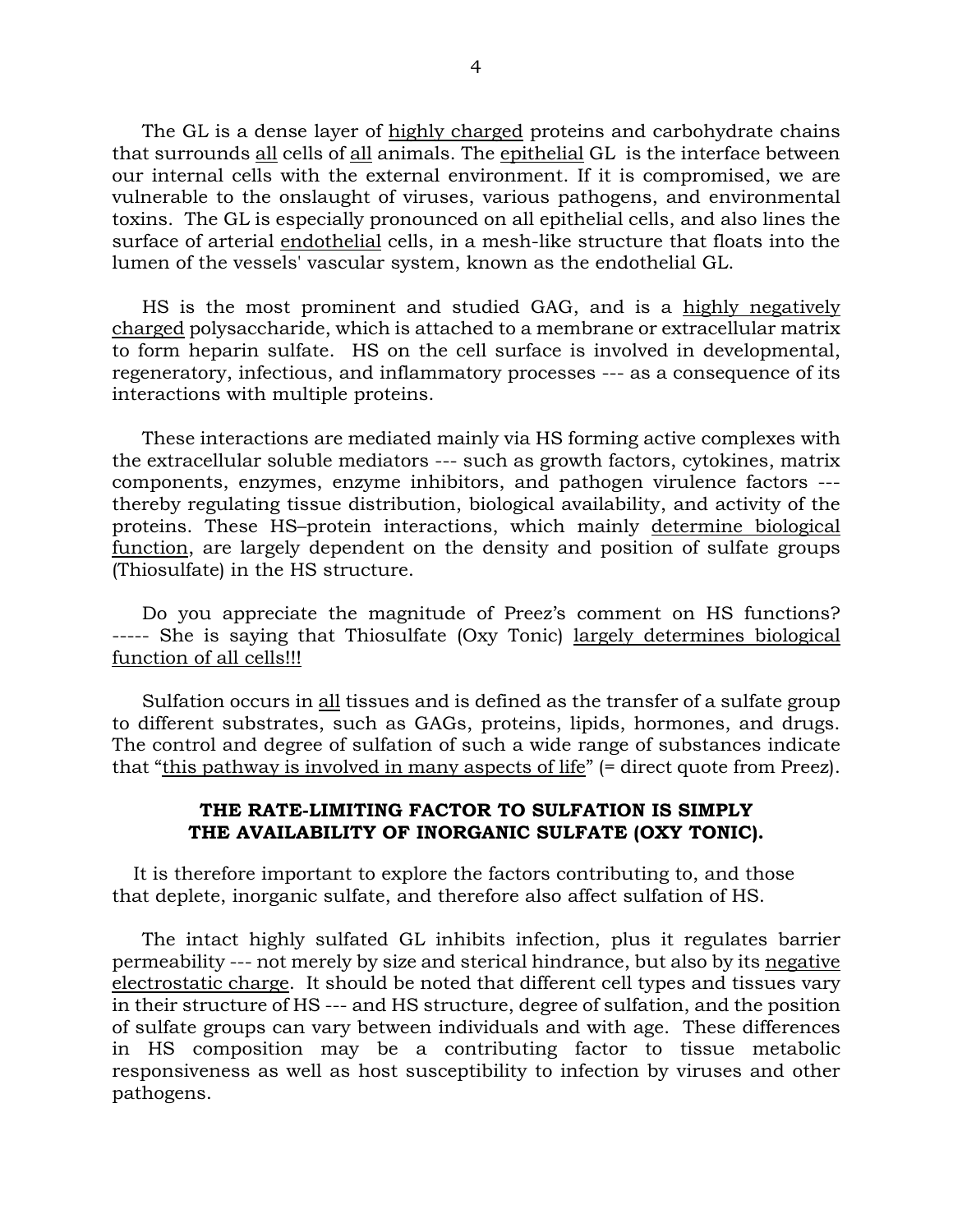For pathogens to gain access to epithelial and endothelial membranes, they need to first penetrate through the GL. Recent research studies indicate that interactions between sulfated HS and COVID-19 determine viral adherence and infectivity. The GL is the first point of contact for all pathogens that infect --- and so it is not surprising that many viruses exploit HS to facilitate their uptake. It is found that COVID-19 has many more HS-binding domains compared to other viruses, leading to increased infectivity.

## **THE DEGREE OF THIOSULFATE ION PRESENCE AND ITS POSITION ON HS PLAYS THE BIGGEST ROLE IN DETERMINING VIRAL ATTACHMENT AND PENETRATION INTO THE CELL.**

 Preez's study presents evidence that under-sulfated HS not only predisposes to COVID-19, but also results in a dysregulated Immune Response and subsequent "cytokine storm", resulting in shedding and degradation of the GL --- leading to adhesion of immune cells, increased vascular permeability, inflammation, oxidative stress and coagulation --- thus increasing the risk of lifethreatening organ dysfunction.

### **DOCTOR, DO YOU GET IT?!**

 What Preez is highlighting here is a fundamental theme of NUTRI-SPEC --- a type of patho-physiology that we have emphasized again and again ---

#### **THE VICIOUS CYCLE.**

Do you see it? Deficiency of negative valence sulfur (as suppled by your Oxy Tonic) not only decreases resistance to COVID-19 --- but here is the important part --- it causes a subsequent aberrant Immune Response involving the creation of a "cytokine storm" --- the excessive Immune Response that is actually responsible for severe symptoms and death in COVID-19.

 --- But the most important component of this pathological response is that the cytokine storm results in shedding and degradation of the GL. The shedding of the GL involves even further loss of thiosulfate --- which, in turn, further dysregulates the Immune Response, and exacerbates the cytokine storm.

So the vicious cycle looks like this …

deficient Thiosulfate (Oxy Tonic)  $\rightarrow$  COVID-19 infection + dysregulated Immune Response  $\rightarrow$  Cytokine Storm  $\rightarrow$  shedding and breakdown of the already deficient Thiosulfate  $\rightarrow$  further dysregulation of the Immune Response and a perpetuation of the cytokine storm  $\rightarrow$  further depletion of Thiosulfate ...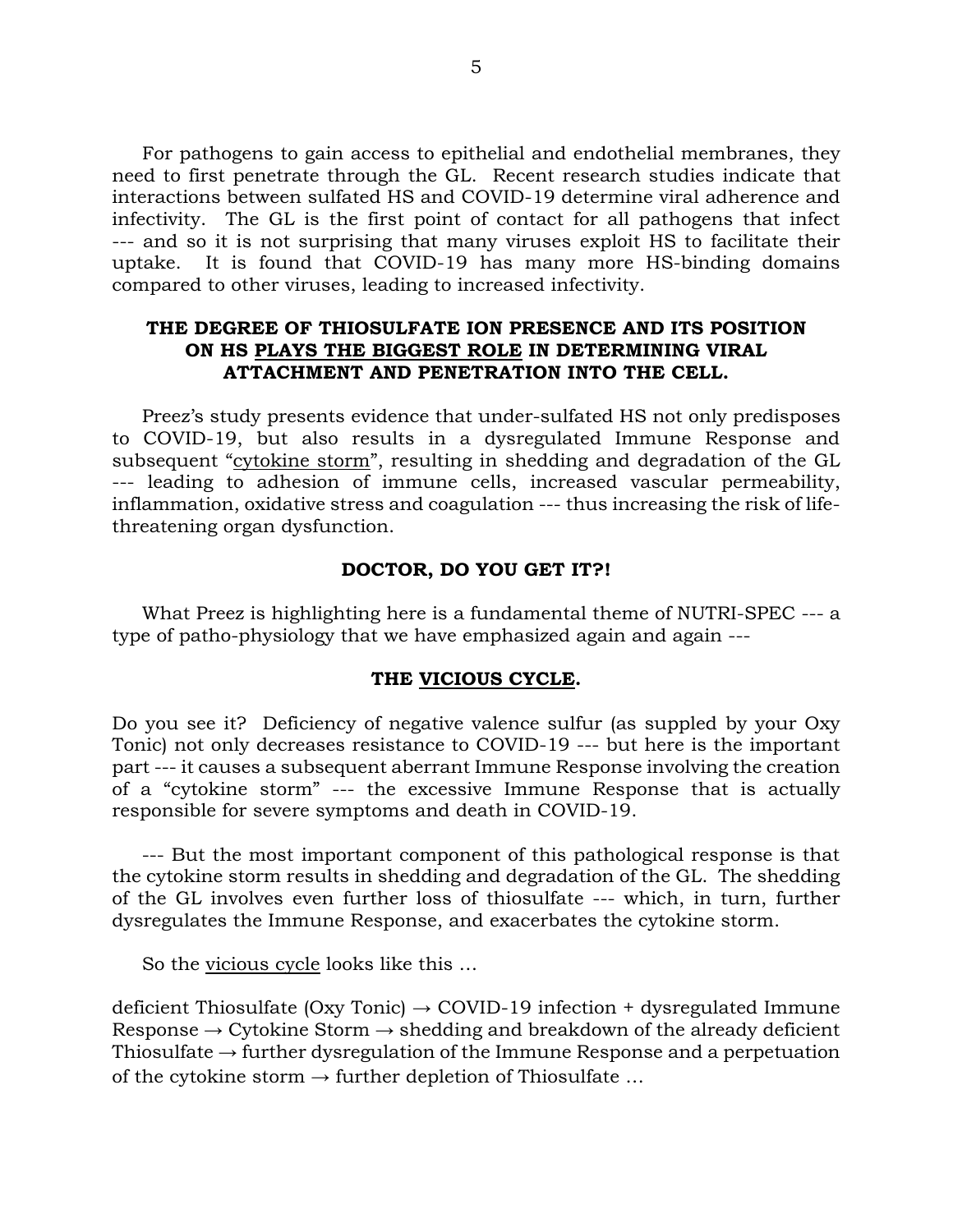Now, here is where Preez's study serves as a major "AH HA!" moment for NUTRI-SPEC practitioners. Consider that …

 This study also shows the role that chronic inflammation and under-sulfated HS plays in all the comorbid conditions (tubby tummy, high blood pressure, auto-immune diseases, diabetes, etc) that increase susceptibility to COVID-19.

 Do you see how HUGE this is? Deficient sulfation (need for Oxy Tonic) not only predisposes to COVID-19 and severe potentially life-threatening symptoms from that viral penetration --- but also is a causative factor in the comorbid conditions shown to exist in almost all individuals who suffer severe reactions to COVID-19. ----- So here we have another vicious cycle super-imposed on the vicious cycle described above. Your patients who need Oxy Tonic (via The BALANCING PROCEDURE) are not only more vulnerable to viral infection, but also suffer the conditions that, even in the absence of COVID-19, are the leading causes of dis-ease in our culture.

We have asked you countless times --- do you have patients suffering from ...

- --- tubby tummy
- --- high blood pressure?
- --- auto-immune diseases?
- --- diabetes?
- --- high cholesterol and/or high triglycerides?
- --- chronic fatigue?
- --- depression/anxiety?

Do you see that nearly every condition or symptom that brings patients into your office tells you there is a deficiency of negative valence sulfur (Oxy Tonic)? ----- This is why we emphasize over and over again that your BALANCING PROCEDURE is crucial --- not only in controlling symptoms very quickly, but more importantly, in serving as a continuous Metabolic Spark --- assuring your patients they will …

### **LIVE STRONGER LONGER.**

 Truly, you must "sell" all your patients on the essentiality of supplementing happily-ever with …

● The perfect balance between Oxy Tonic and/or Electro Tonic and/or Oxy D-Plus

- Activator (or Mighty Mins)
- The most appropriate Immuno-Synbiotic